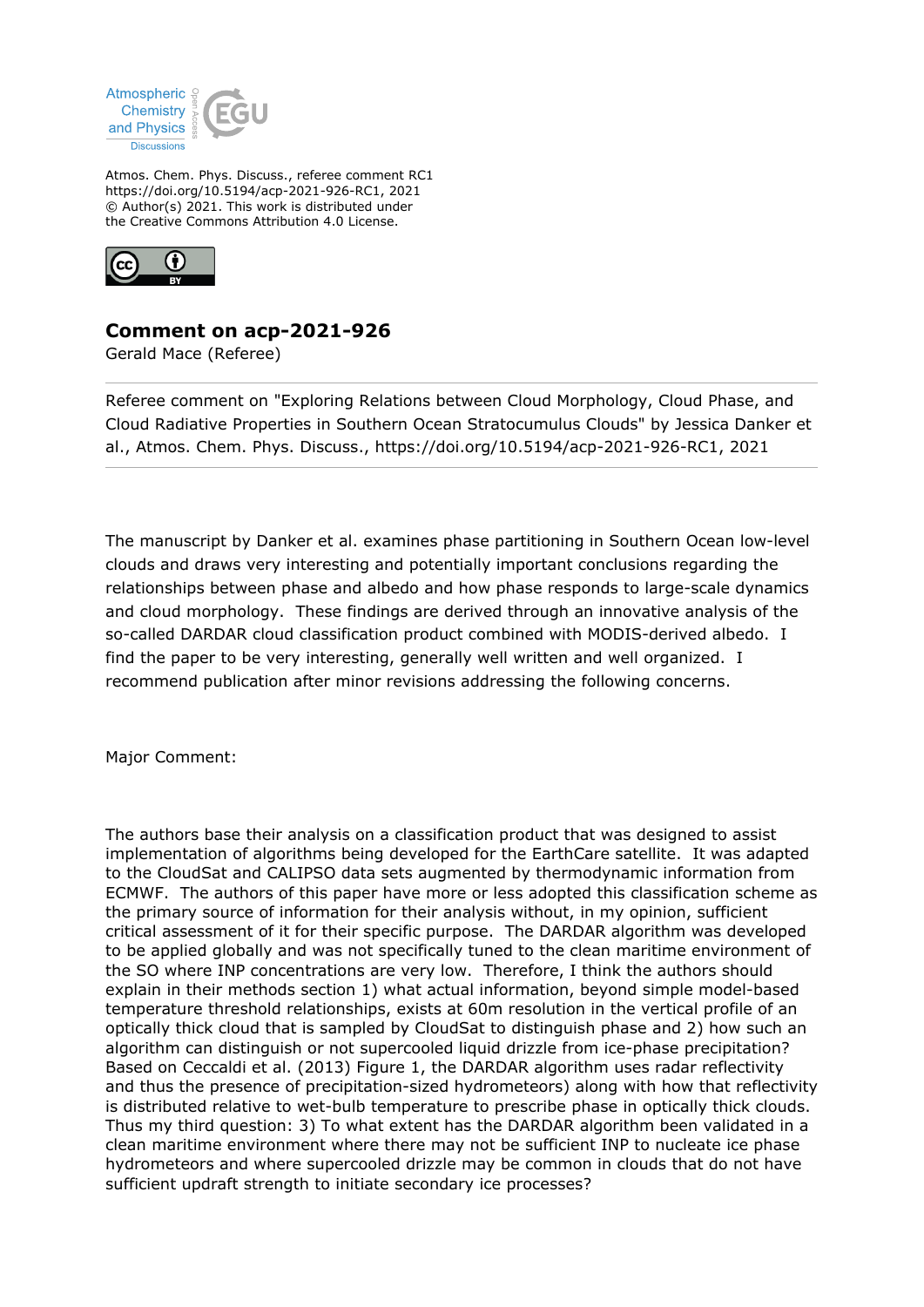Specific Questions Related to this Comment:

Line 109: This logic to derive a column phase type seems reasonable. However, the authors must explain what in the DARDAR algorithm distinguishes the liquid types from the mixed types? What, in the actual data, is providing the information? If it is the wetbulb temperature threshold combined with radar reflectivity, then it is important to explain whether this threshold can identify the presence of liquid supercooled drizzle in optically thick closed cell stratocumulus.

Line 115: Supercooled drizzle has been observed in Southern Ocean stratocumulus clouds to temperatures of -25C. It seems as though the wet bulb threshold might have difficulty identifying the presence of supercooled drizzle. Mace and Protat (2018 DOI: 10.1175/JAMC-D-17-0194.1) document supercooled drizzle occurrence with a cloud temperature near -10C. See also Silber, I., Fridlind, A. M., Verlinde, J., Ackerman, A. S., Chen, Y.-S., Bromwich, D. H., et al. (2019). Persistent supercooled drizzle at temperatures below −25 observed at McMurdo Station, Antarctica. Journal of Geophysical Research: Atmospheres, 124, 10878–10895. https://doi.org/10.1029/2019JD030882

Line 151: Again, what "signals"? Where is the information coming from? From Mace et al. (2021) CALIPSO is mostly unable to identify the presence of ice when it occurs in optically thick clouds.

Line 160: The value of 0.5% is 20 times lower than 10% that is reported by Mulmenstadt. Mace et al. (2021) analyzed cloudsat and calipso data between 2007 and 2010 and find that  $\sim$  25% of the SO MBL clouds are precipitating. I am aware that Marchand and his student (paper in review) find a substantially larger precipitating fraction from data collected at Macquarie Island. The magnitude of this discrepancy between what is found in this paper and what has been reported in the past is large and those differences have implications for our understanding of Southern Ocean climate.

Line 165: Might it also be that optically thin clouds are much more likely to be categorized as liquid because they are optically thin and that optically thick layers are more likely to be classified as mixed because it is impossible to distinguish the phase of the precipitation that is in them?

Line 419: Might it be that my third question above has been addressed by the authors' comparison to the in situ data analysis of D'Alessandro et al. (2021) where the aircraft data show a lower occurrence of MPC than what is suggested in the DARDAR product? I wonder if the authors should reconsider the possibility that the lower occurrence of MPC in the aircraft data may actually be indicative of the inability of the radar reflectivity-wet bulb relationship to distinguish the difference between supercooled liquid precipitation and icephase precipitation?